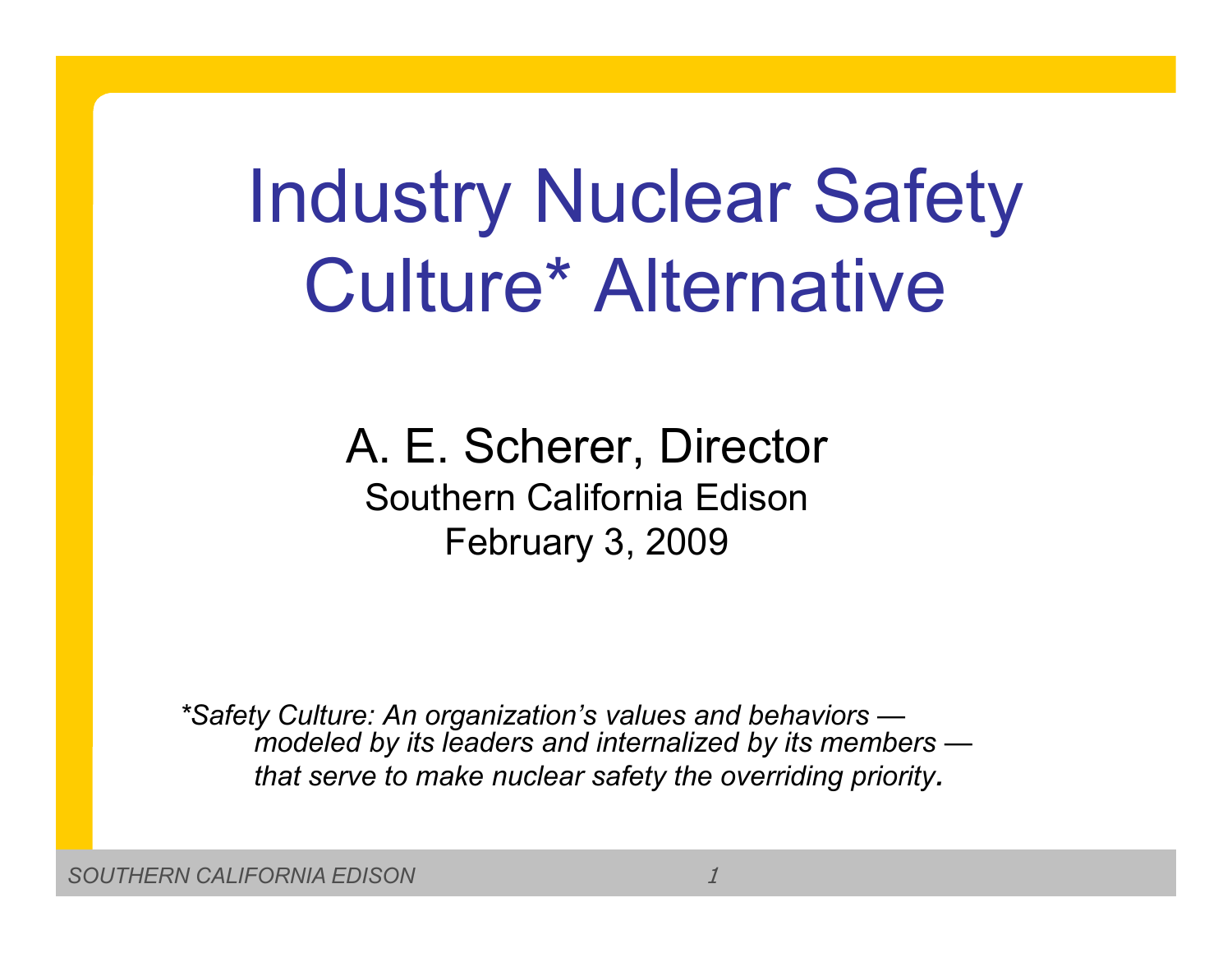#### **Current**

- NRC
	- Looks at Nuclear Safety Culture Issues based on 13 Safety Culture Components (SCC)
		- Process established for evaluation, assessment, and action
- Industry
	- Looks at Nuclear Safety Culture Issues based on 8 INPO Principles and Attributes
		- Various processes established for evaluation and assessment. Licensees take action.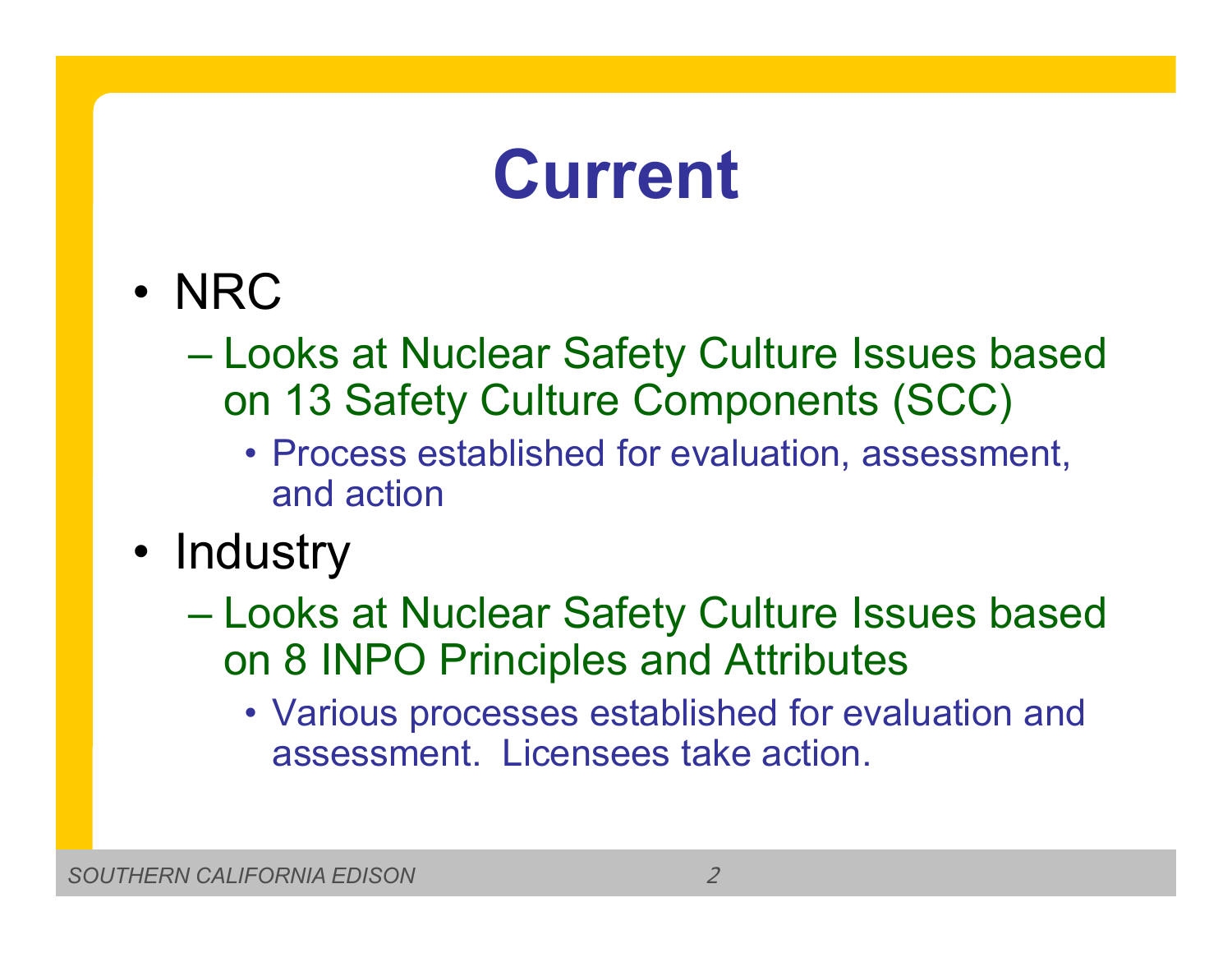## **Goals**

- • Industry and the NRC employ common methodology and terminology
- Enhance the industry's ability to assess Nuclear Safety Culture and implement effective corrective action
	- –Industry Responsibility
	- –Oversight by NRC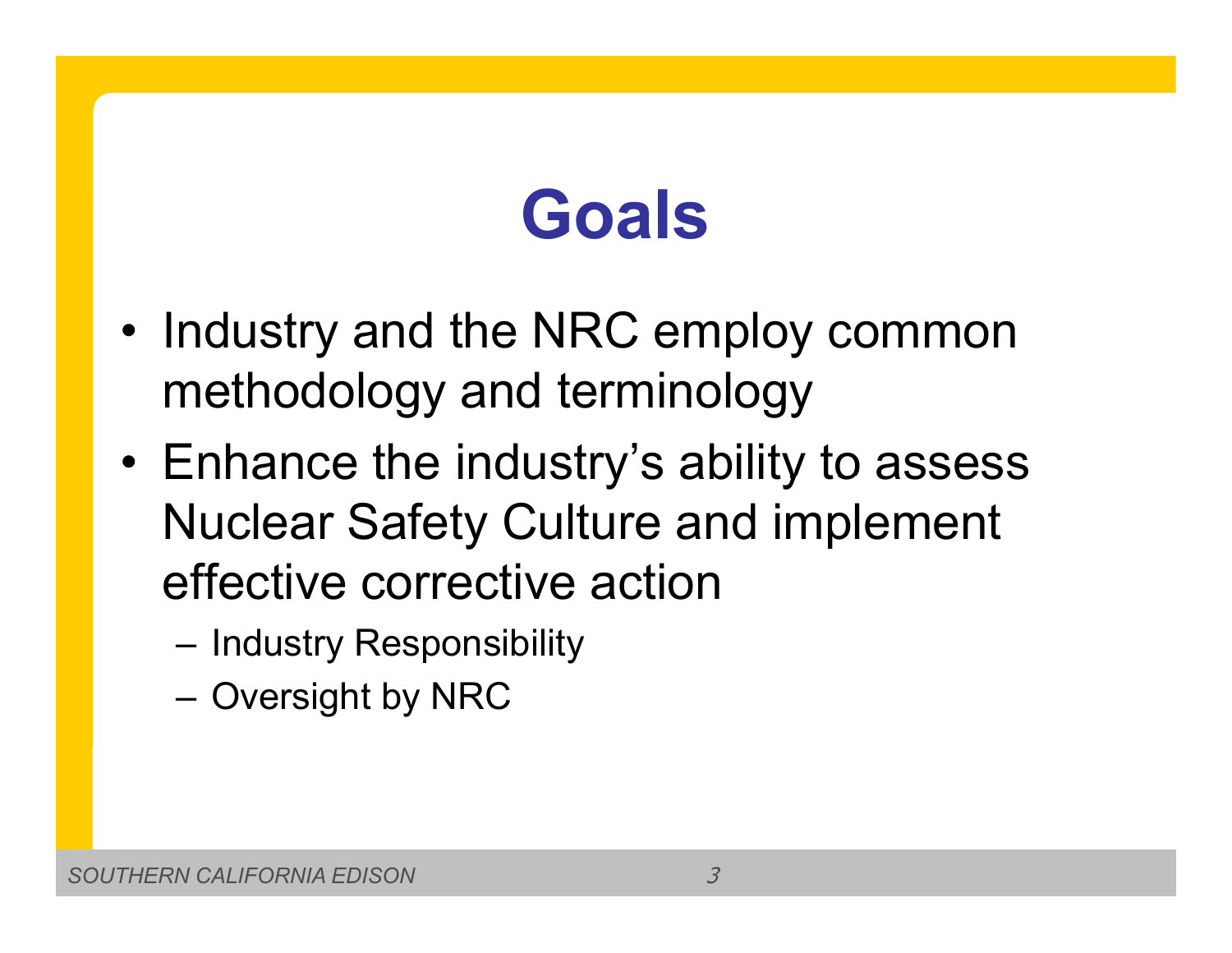### **Approach**

- • Use inspection results, assessments, industry evaluations, self assessments, audits, input from Employee Concerns, etc.
- • Conduct Biennial and other Safety Culture Assessments
	- Based on INPO Principles and Attributes
	- Based on proven Utilities Service Alliance approach
	- Methodology can be scaled for self, independent and third party assessments
- •Replaces part of parallel NRC process.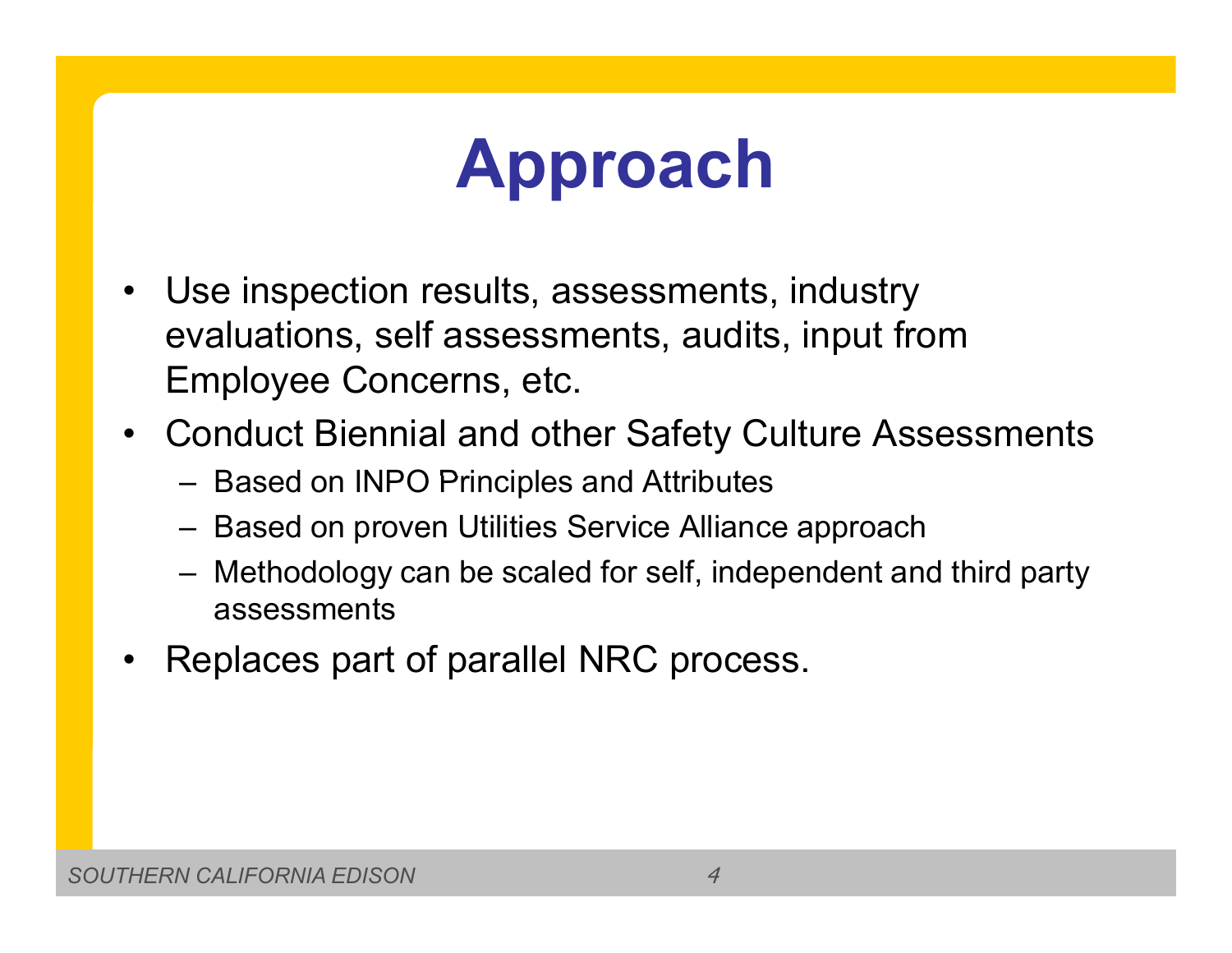#### **Site Nuclear Safety Culture Process**



*SOUTHERN CALIFORNIA EDISON*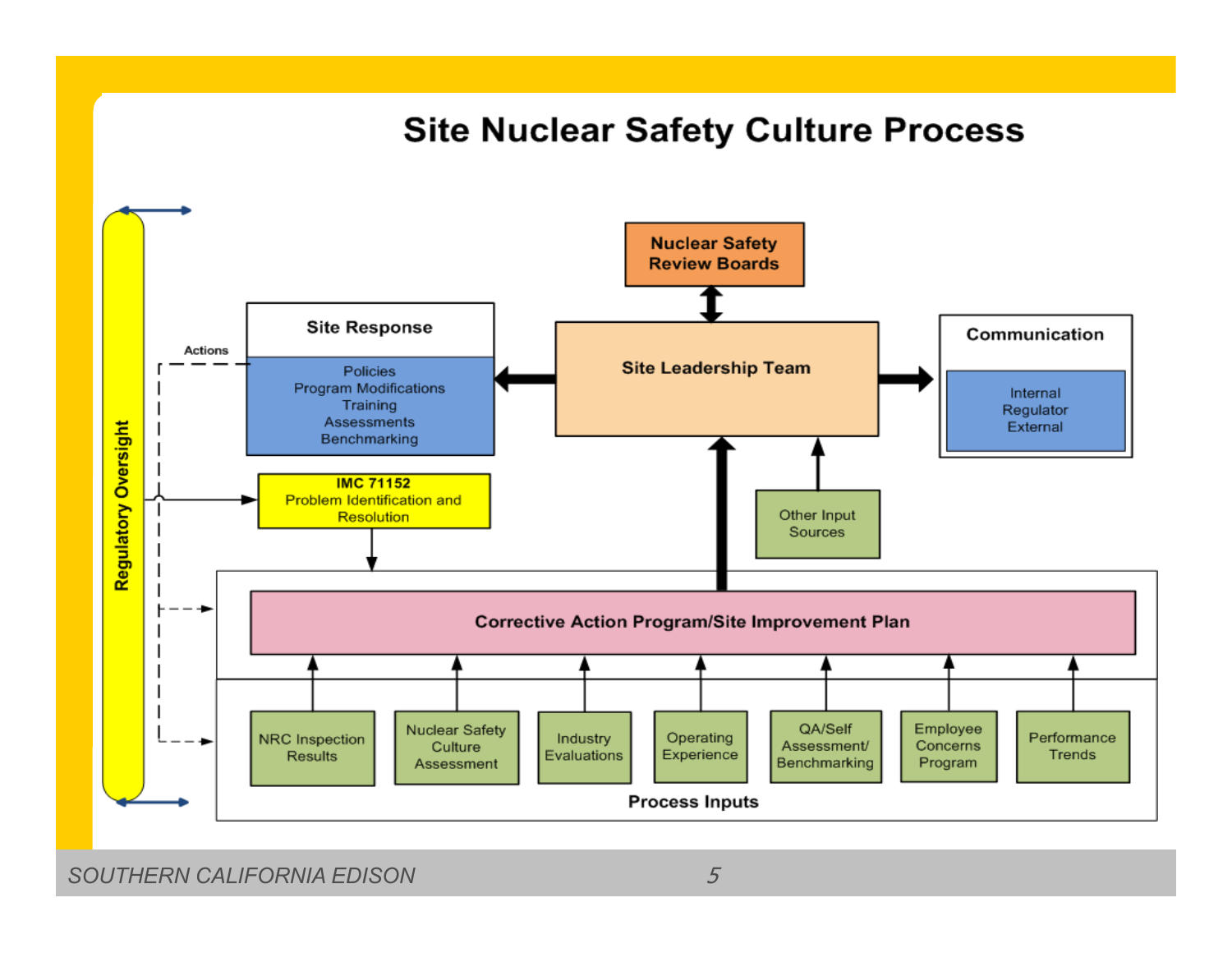

#### • NRC would continue to monitor via:

- Licensee's corrective action program
- PI&R inspections
- Baseline inspection program
- Licensee Safety Culture Assessments in CAP
- • NRC would not perform safety culture assessments